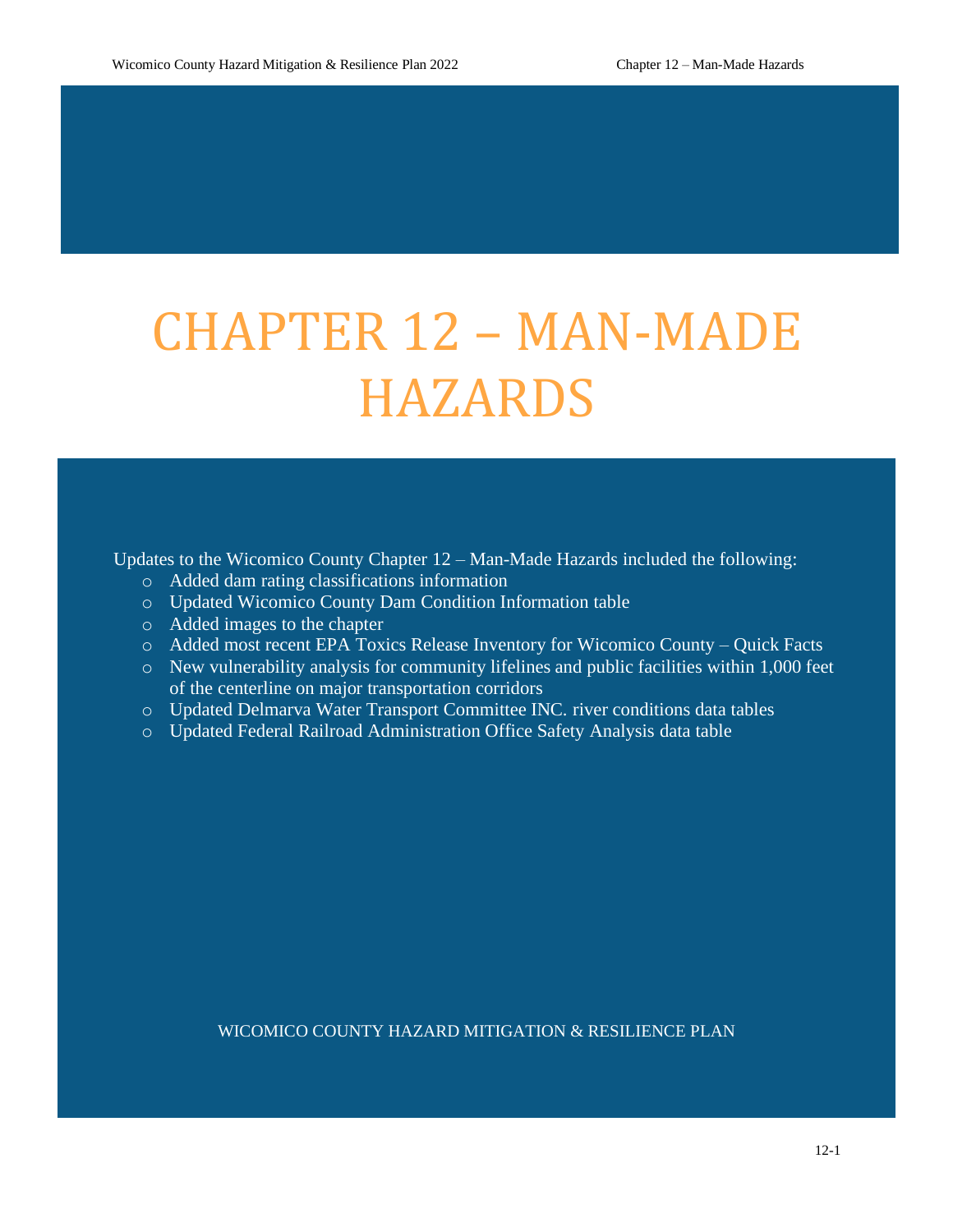# **CHAPTER 12 – MAN-MADE HAZARDS**

# **12.1 INTRODUCTION**

Man-made hazards for the purposes of this plan and as described herein include dam failure, transportation and fixed-site hazardous materials events, airplane accidents, and railway accidents. The effects of man-made hazards include power outages, communication failures, road closures, loss of infrastructure, evacuation, and loss of life. The location of their occurrence and effects may be predicted to some degree by past incidents.

# **12.2 DAM CHARACTERIZATION**

Dam failure refers to a collapse, overtopping, breaching or any related condition that causes

downstream flooding. Dam failure examples in the United States include the Johnstown Flood in 1889 resulting in 2,209 deaths, the Saugus, California dam collapse in the Los Angeles Aqueduct system in 1928 resulting in 450 deaths, and the Teton Dam breach on the Snake River in Idaho during a flash flood in 1976 resulting in 11 deaths. During Hurricane Agnes in 1972, concern about the Conowingo Dam on the Susquehanna River led to the opening of all flood gates to release pressure when the water level was three feet higher than the dam's rated capacity.

Approximately one-third of all dam failures are caused by overtopping due to inadequate spillway capacity; one-third are caused by seepage through or under the structure; and the remainder from improper design or construction or because of earthquake or landslide events which trigger the dam failure.

# **12.3 DAM HAZARD RISK, HISTORY & VULNERABILITY**

According to the Maryland Department of the Environment (MDE) and the U.S. Army Corps of Engineers (USACE), Wicomico County currently has seventeen (17) dams within its jurisdiction.

MDE provides dam ratings based on an analysis of potential impacts in the event of a dam failure. The Dam Ratings are defined by MDE as follows:

**High Hazard:** Failure would likely result in loss of human life, extensive property damage to homes and other structures, or cause flooding of



*Photo 1: Photo of Morris Mill Dam at South Division Street near Fruitland prior to rehabilitation. Photo by Liz Holland.*

major highways such as State roads or interstates. There are 85 high hazard dams in Maryland.

**Significant Hazard:** Failure could possibly result in loss of life or increase flood risks to roads and buildings, with no more than 2 houses impacted and less than six lives in jeopardy. There are 125 significant hazard dams in Maryland.

**Low Hazard Dam:** Failure is unlikely to result in loss of life and only minor increases to existing flood levels at roads and buildings is expected. There are more than 240 low hazard dams in Maryland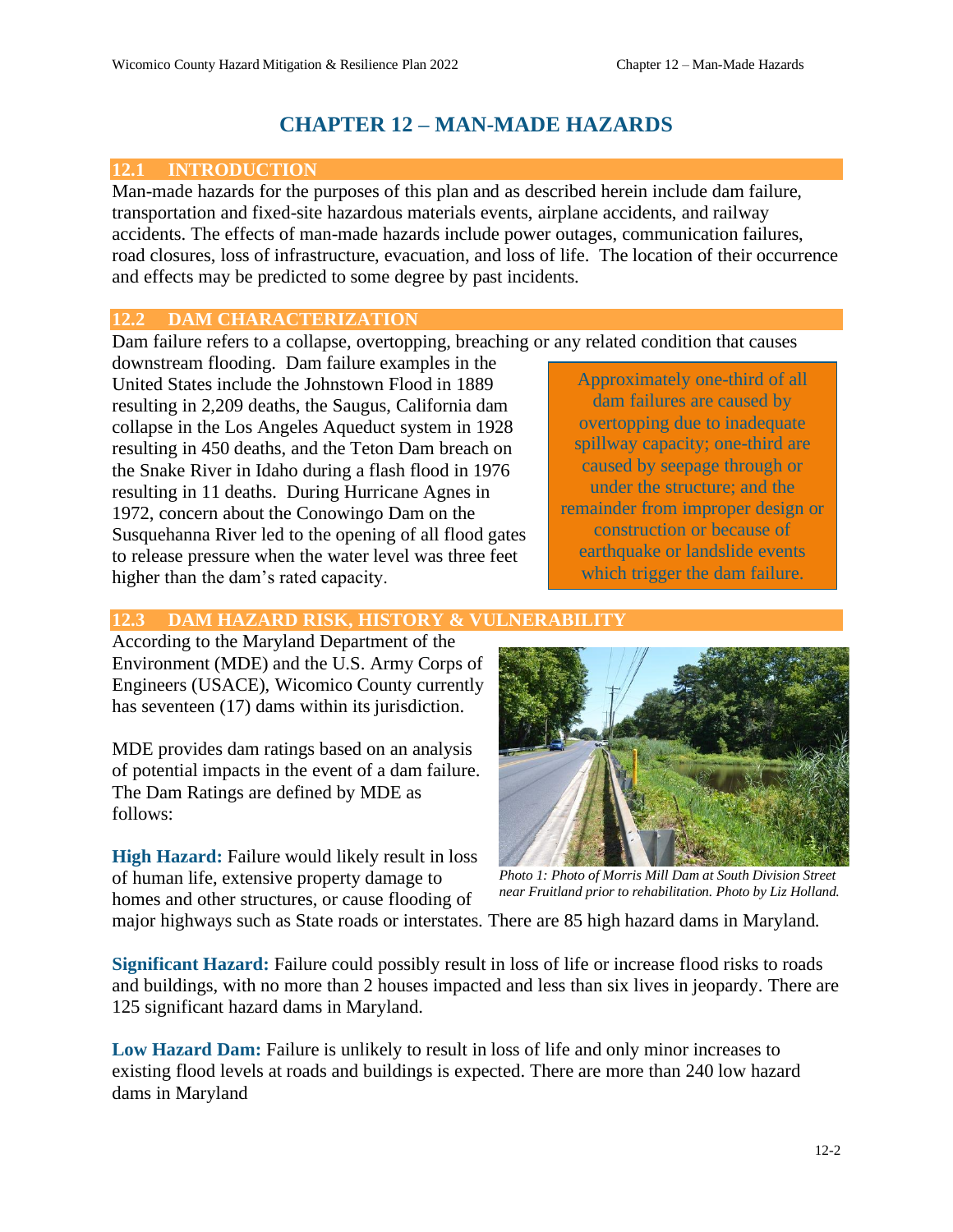Within Wicomico County, three (3) dams are rated as a high hazard for the County: Beaglin Park Dam, Coulbourn Mill Dam, and Morris Mill Pond. Johnson Pond and Mitchell Pond #1 are currently rated as significant hazards. Johnson Pond may be upgraded to high hazard due to the population at risk. When looking at the combined risk for dam failure in the County, the probability of dam failure is low, however depending on location, the resulting impact is extremely high.



*Photo 2. The dam and road at Barren Creek Pond failed during a severe July 2016 storm. The County rebuilt the roadway but did not restore the dam. Photo by Liz Holland.*

According to the MDE Dam Safety Division, the City of Salisbury is downstream of four dams that could pose a high or significant threat to the city in the event of a breach or failure. Emergency Action Plans (EAP) are maintained for the Beaglin Park Dam, Coulbourne Mill Dam, Johnson Pond, Mitchell Pond #1, and Morris Mill Pond in the County. The only other municipality downstream from a dam is Mardela Springs. Wicomico County dam inventory, conditions, and areas of impact are listed on Table 12.1. There are three (3) dams rated as "High Hazards" and two (2) rated as "Significant Hazards".

In June 2016, heavy rains caused the state-owned Riawalkin Pond dam to fail and washed out a section of the Nanticoke Road. Following that event, in July, another severe storm caused the privately owned Barren Creek Dam to fail, removing a portion of Barren Creek Road (pictured above). That same year in September, due to unprecedented rainfall, officials ordered an evacuation of the entire Canal Woods condominium complex due to the concern that the nearby county-owned Morris Mill dam would breach.

The State Highway Administration repaired the Riawalkin Pond dam and Nanticoke Road. Wicomico County purchased the land surrounding the Barren Creek dam and rebuilt the roadway with culverts; removing the dam completely. In June 2020, the rehabilitation to the Morris Mill dam was completed. Improvements entailed brand new steel sheet piles, all new concrete outfall structure (not brick like the old one), all new concrete outfall pipes, steel sheet pile wing walls on the downstream outfall location, anti-seep collars, and new compliant guardrails.

The President signed the **[Water Infrastructure Improvements for the Nation Act](https://www.congress.gov/bill/114th-congress/senate-bill/612/text)** or the "WIIN Act," on December 16, 2016, which adds a new grant program under FEMA's National Dam Safety Program [\(33 U.S.C.](https://uscode.house.gov/view.xhtml?req=(title:33%20section:467f%20edition:prelim))  [467f\)](https://uscode.house.gov/view.xhtml?req=(title:33%20section:467f%20edition:prelim)). Section 5006 of the Act, Rehabilitation of High Hazard Potential Dams, provides technical, planning, design, and construction assistance in the form of grants for rehabilitation of eligible high hazard potential dams.

**High Hazard Potential** is a classification standard for any dam whose failure or mis-operation will cause loss of human life and significant property destruction.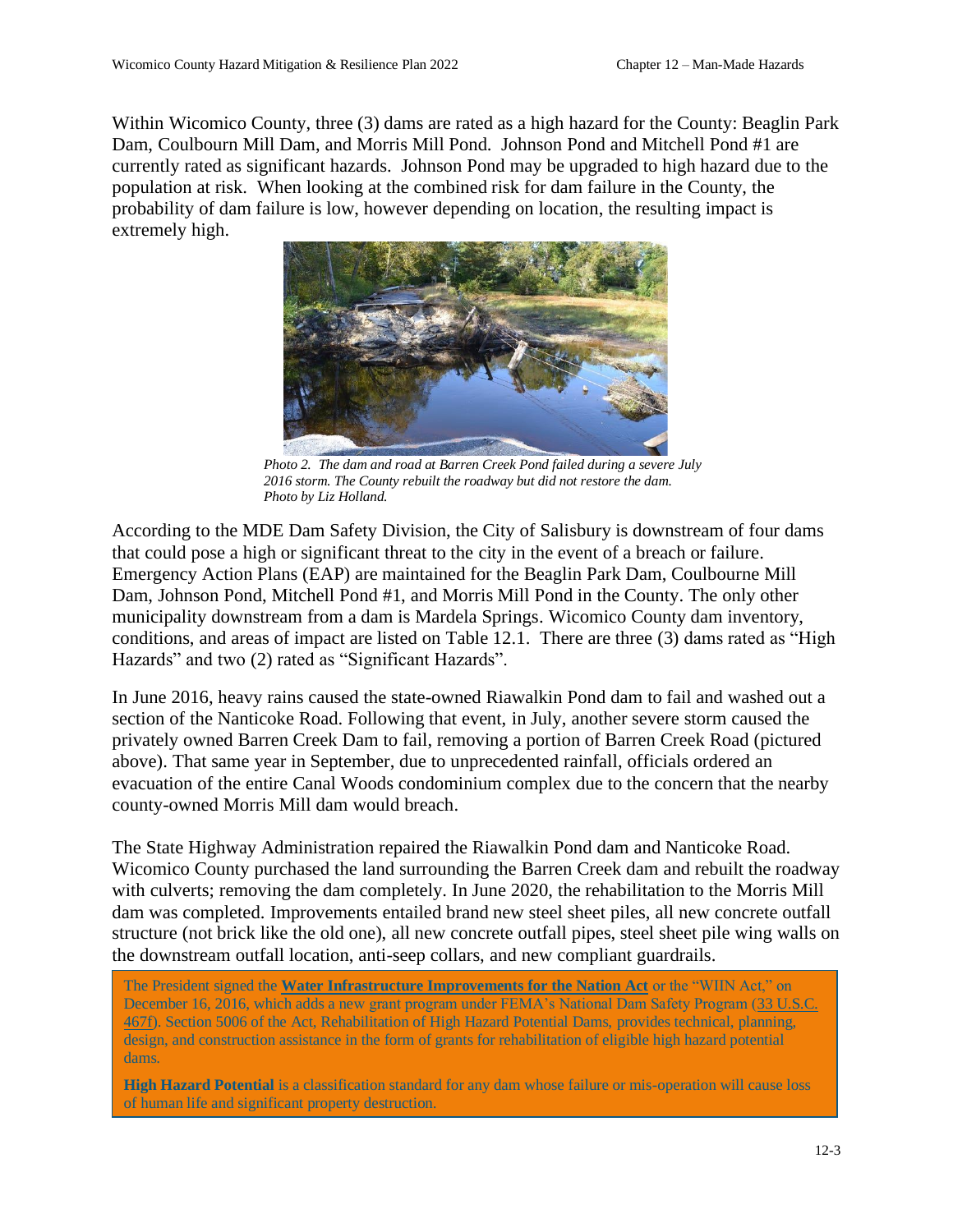|                                                                                                    | Table 12.1. Wittenhed County Dain Continuou Information |                                                                                                                                                                                                                                                                                                                                                                                                                                                                                                                         |  |
|----------------------------------------------------------------------------------------------------|---------------------------------------------------------|-------------------------------------------------------------------------------------------------------------------------------------------------------------------------------------------------------------------------------------------------------------------------------------------------------------------------------------------------------------------------------------------------------------------------------------------------------------------------------------------------------------------------|--|
| <b>Dam Name</b>                                                                                    | <b>Hazard/Condition</b>                                 | <b>Areas of Impact</b>                                                                                                                                                                                                                                                                                                                                                                                                                                                                                                  |  |
| Allen Town Pond                                                                                    | Low Hazard/Good<br>Condition                            | Dam failure will not flood downstream structures but road on top<br>could washout.                                                                                                                                                                                                                                                                                                                                                                                                                                      |  |
| Anderson Mill Pond                                                                                 | Low Hazard/Poor<br>Condition                            | If the dam fails, Pemberton Drive will be impassable, and detours will<br>have to be established. No downstream flood issues. Note: If<br>Riawakin Pond upstream fails, it would overtop Pemberton Drive &<br>possibly breach Anderson Pond. However, the increased flood depth<br>with upstream pond failing is less than one foot (B. Harrington).                                                                                                                                                                    |  |
| Beaglin Park Dam                                                                                   | High Hazard/Good<br>Condition                           | Downstream flooding during failure would involve several hundred<br>business & residential buildings, and many roads all the way to<br>Riverside Drive.                                                                                                                                                                                                                                                                                                                                                                 |  |
| Camden Avenue Dam                                                                                  | Low Hazard/Poor<br>Condition                            | Failure of dam would washout Camden Avenue, but no downstream<br>structures should be impacted.                                                                                                                                                                                                                                                                                                                                                                                                                         |  |
| Coulbourn Mill Dam                                                                                 | <b>High Hazard /Fairly Good</b><br>Condition            | Canal Woods and other nearby residential developments would flood<br>if the dam failed.                                                                                                                                                                                                                                                                                                                                                                                                                                 |  |
| Johnson Pond                                                                                       | Significant Hazard/Fair<br>Condition                    | There are several commercial buildings, residential structures, and<br>roads in jeopardy of flooding. Flood increases with failure are less<br>than 4 feet compared to non-failure conditions. Possible loss of life in<br>the populated are downstream to Brew River Restaurant. Isabell<br>Street would most likely fail, and Route 50 & Main Street would be<br>overtopped by 5 feet or more. This will cause a definite traffic and<br>possible public safety issue. May also take out US RT 50 and Main<br>Street. |  |
| <b>Leonard Pond</b>                                                                                | Low Hazard/Fair<br>Condition                            | Tourism Building may be affected.                                                                                                                                                                                                                                                                                                                                                                                                                                                                                       |  |
| Mitchell Pond #1                                                                                   | Significant Hazard/Fair<br>Condition                    | Failure of the dam would most likely fail Mitchell Pond 2 & 3 at<br>Mitchell Road and Fitzwater Street. The flood wave would travel<br>downstream to Fitzwater Street and cause some flooding to the<br>Chesapeake Ship Buildings. Traffic would need to be detoured.                                                                                                                                                                                                                                                   |  |
| Mitchell Pond #2                                                                                   | Low Hazard/Fair<br>Condition                            | If the dam fails, Mitchell Road would washout and result in some<br>flooding of the Chesapeake Ship Buildings below Fitzwater Street<br>building.                                                                                                                                                                                                                                                                                                                                                                       |  |
| Mitchell Pond #3                                                                                   | Low Hazard/Fair<br>Condition                            | Failure of the dam would wash out Fitzwater Street and cause some<br>flooding of the Chesapeake Ship Buildings downstream.                                                                                                                                                                                                                                                                                                                                                                                              |  |
| Morris Mill Pond                                                                                   | High Hazard/Good<br>Condition                           | Canal Woods and other nearby residential developments would flood<br>if the dam failed.                                                                                                                                                                                                                                                                                                                                                                                                                                 |  |
| Parker Pond                                                                                        | Low Hazard/Good<br>Condition                            | Roadway will not flood during a 100-yr storm.                                                                                                                                                                                                                                                                                                                                                                                                                                                                           |  |
| Powellville Dam                                                                                    | Low Hazard/Good<br>Condition                            | Large sheet pile spillway capable of passing 100-yr storm.                                                                                                                                                                                                                                                                                                                                                                                                                                                              |  |
| <b>Rewastico Pond</b>                                                                              | Low Hazard/Good<br>Condition                            | Its outfall directly to tidal waters with no downstream structures. If<br>dam overtops, could lose Athol Road on top of dam.                                                                                                                                                                                                                                                                                                                                                                                            |  |
| Riawakin Pond                                                                                      | Low Hazard/Good<br>Condition                            | Access on MD RT 349 would be lost if the dam is breached. A<br>breach would also overtop Anderson Mill Pond downstream and<br>possibly cause Pemberton Drive to washout.                                                                                                                                                                                                                                                                                                                                                |  |
| Shad Point Bridge<br>Dam                                                                           | Low Hazard/Good<br>Condition                            | If the dam fails and road fails, lake sediments would be carried into<br>the Wicomico River but no downstream structures in harm's way.                                                                                                                                                                                                                                                                                                                                                                                 |  |
| <b>Note:</b> Morris Mill Dam was previously listed as in "poor condition" in 2017. The Morris Mill |                                                         |                                                                                                                                                                                                                                                                                                                                                                                                                                                                                                                         |  |
|                                                                                                    | Pond Dam Rehabilitation Project was completed in 2020.  |                                                                                                                                                                                                                                                                                                                                                                                                                                                                                                                         |  |

# **Table 12.1: Wicomico County Dam Condition Information**

*Source: Wicomico DPW & Emergency Services, 2020 & MD Dam Safety, 2020*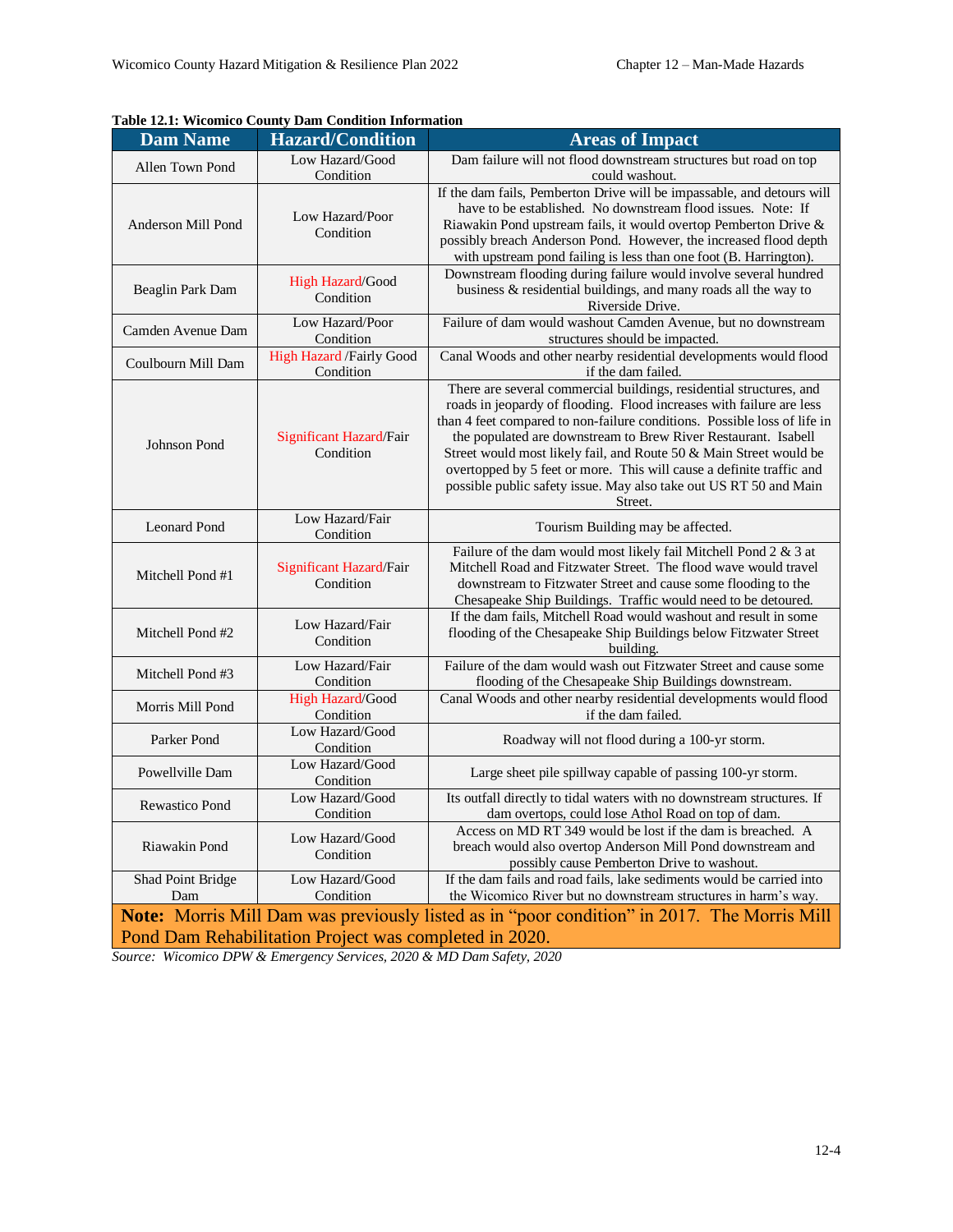As part of the National Dam Inspection Act requirement, the U.S. Army Corps of Engineers (USACE) maintains an inventory of dams within the United States. The National Inventory of Dams (NID) consists of dams meeting at least one of the following criteria:

1) High hazard potential classification - loss of human life is likely if the dam fails, 2) Significant hazard potential classification - no probable loss of human life but can cause economic loss, environmental damage, disruption of lifeline facilities, or impact other concerns,

- 3) Equal or exceed 25 feet in height and exceed 15 acre-feet in storage,
- 4) Equal or exceed 50 acre-feet storage and exceed 6 feet in height.

The USACE National Inventory of Dams provided additional information for fourteen (14) of the dams located in Wicomico County that met the NID criteria.

| <b>Name</b>                                                                                                                             | <b>Owner Type</b>       | <b>River</b>                               | <b>Emergency</b><br><b>Action Plan</b><br>(EAP) | Last<br><b>Inspection</b><br><b>Date</b> | <b>Hazard</b><br><b>Potential</b> |  |
|-----------------------------------------------------------------------------------------------------------------------------------------|-------------------------|--------------------------------------------|-------------------------------------------------|------------------------------------------|-----------------------------------|--|
| Allen Town Pond                                                                                                                         | <b>Local Government</b> | Passerdyke Creek                           | Not Required                                    | N/A                                      | Low                               |  |
| Anderson Mill Pond                                                                                                                      | <b>Local Government</b> | <b>Rockawalking Creek</b>                  | Not Required                                    | 12/9/2020                                | Low                               |  |
| Beaglin Park Dam                                                                                                                        | <b>Local Government</b> | Beaver Dam Creek                           | Yes                                             | 12/09/2020                               | High                              |  |
| Camden Avenue Dam                                                                                                                       | <b>Local Government</b> | <b>Tonytank Creek</b>                      | Not Required                                    | 6/14/2017                                | Low                               |  |
| Columbia Creek Dam                                                                                                                      | Private                 | <b>Rewastico Creek</b>                     | Not Required                                    | 8/4/2016                                 | Low                               |  |
| Coulbourn Mill Dam                                                                                                                      | <b>Local Government</b> | <b>Tonytank Creek</b>                      | Yes                                             | 4/13/2018                                | High                              |  |
| Johnsons Pond                                                                                                                           | <b>Local Government</b> |                                            | Yes                                             | 8/29/2019                                | Significant                       |  |
| <b>Leonard Pond</b>                                                                                                                     | <b>Local Government</b> | <b>Leonard Pond Run</b>                    | Not Required                                    | 6/14/2017                                | Low                               |  |
| Mitchell Pond #1                                                                                                                        | <b>State</b>            | Owens Branch &<br><b>Unknown Tributary</b> | Yes                                             | 12/11/2019                               | Significant                       |  |
| Morris Mill Pond                                                                                                                        | <b>Local Government</b> | Slab Bridge Creek                          | Yes                                             | 4/13/2018                                | High                              |  |
| Parker Pond                                                                                                                             | <b>Local Government</b> | Beaver Dam Creek                           | Not Required                                    | 6/14/2017                                | Low                               |  |
| Powellville Dam                                                                                                                         | <b>State</b>            | <b>Adkins Race</b>                         | Not Required                                    | 12/12/2018                               | Low                               |  |
| Rewastico Pond                                                                                                                          | <b>Local Government</b> | <b>Rewastico Creek</b>                     | Not Required                                    | 6/14/2017                                | Low                               |  |
| Riawakin Pond                                                                                                                           | <b>State</b>            | Rockawalking Creek                         | Not Required                                    | 8/29/2019                                | Low                               |  |
| <b>Note:</b> Mitchell Pond #2 and #3 Dams and Shad Point Bridge Dam are not included in the USACE National<br><b>Inventory of Dams.</b> |                         |                                            |                                                 |                                          |                                   |  |

**Table 12.2: USACE National Inventory of Dams – Wicomico County, MD**

*Source: USACE National Inventory of Dams - [https://nid.usace.army.mil/ords/f?p=105:113:8099183458183::NO:](https://nid.usace.army.mil/ords/f?p=105:113:8099183458183::NO)::*

Dams classified as high hazard potential are those where failure or mis-operation could cause loss of lives. While significant hazard potential dams are classified as dams that will not cause loss of life if dam failure or mis-operation occurs, however could result in significant economic losses, including damages to downstream properties, critical infrastructure, environmental damage, or disruption of community lifeline facilities.

High and significant hazard potential dams should be reviewed each time the project is scheduled for inspection, or at least once each 5 years. This allows for periodic changes in the assigned hazard potential category based on changed reservoir or downstream development. The Mitchell Pond #1 is close to 5 years since previous inspection, should be inspection to ensure there is no potential for dam failure.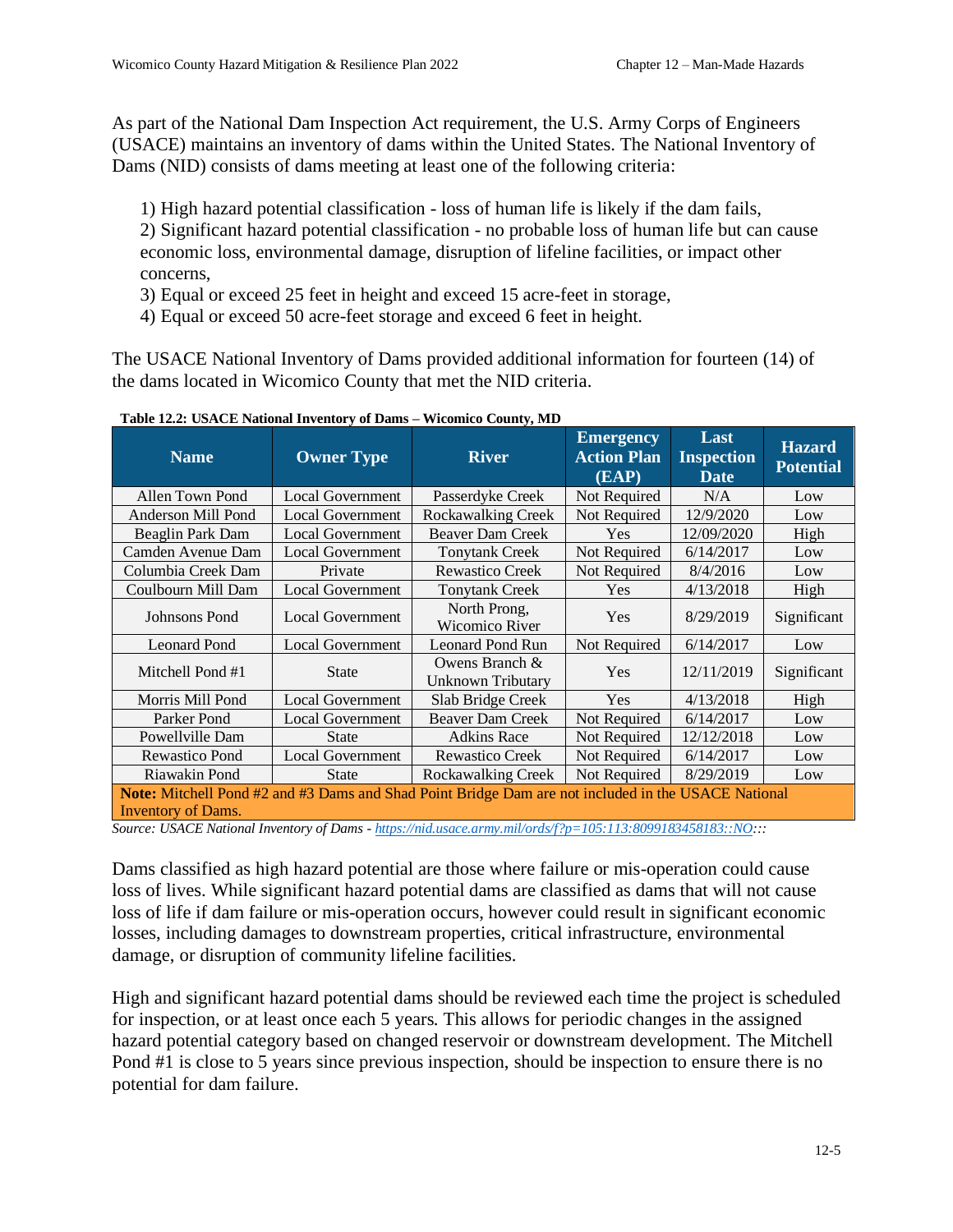# **12.4 TRANSPORTATION & FIXED-SITE HAZMAT CHARACTERIZATION**

A hazardous material (hazmat) may be defined as a substance or material, which, because of its chemical, physical or biological nature, poses a threat to life, health or property if released from a confined setting. A release may occur by spilling, leaking, emitting toxic vapors, or any other process that enables the material to escape its container, enter the environment, and create a potential hazard. Several common hazmats include materials that are explosive, flammable or combustible, poisonous or radioactive. Related combustible hazmats include oxidizers and reactive materials, while toxins produced by etiological (biological) agents are types of poison that can cause disease.

According to the Maryland Hazard Analysis, the release of hazmats while in transit is of great concern to the U.S. Department of Transportation. While most hazardous materials are stored and used at fixed sites, these materials are usually produced elsewhere and shipped to the fixed facility by rail car, truck, or onboard ships or barges. While these vehicles are identified by signs denoting the hazard, the possibility of release is present at any time. Hazardous materials are constantly being moved in Maryland on interstate highways, the rail system and on shipping lanes in the Chesapeake Bay and its tributaries. Fixed-site use of hazmat is particularly evident in the Baltimore area near rail, truck, and shipping terminals.

According to the Delmarva Freight Plan (2015), and its addendum (2017), there are three main hazardous material concerns:

- **Site-Specific Hazardous Materials Issues**: Where freight activities involve hazardous materials, planning efforts should continue to monitor and enhance emergency response efforts.
- **Hazardous Materials Tracking**: A partnership with security authorities for tracking of hazardous materials needs to be established considering social and environmental exposure, natural and man-made disasters, anticipated disruptions of traffic and business, and related economic impacts.
- **Security Screening**: Exploration of public-private partnership opportunities may help to identify tradeoffs, cost benefits, or other interests relative to increasing route or mode options and security screening for the transportation of hazardous materials.

# **12.5 TRANSPORTATION & FIXED-SITE HAZMAT RISK, HISTORY & VULNERABILITY**

Historically, most hazardous materials moving through Wicomico County have been on U.S. Routes 50 and 13, the Norfolk Southern rail line, and by barge on the Wicomico River. In recent years, there have been several fixed-site hazmat incidents, including an ammonia leak at a Perdue Chicken Processing Plant in September 2002, a hypochlorite spill at Filtronic Comtek in August 2004. More recently, a hazmat spill at Salisbury Bypass near Northbound exit of Snow Hill Road and Colbourn Mill Road near Nutters Cross Road, February 2015, and a hazmat recycled oil spill during pick-up at the City Yard, August 2015.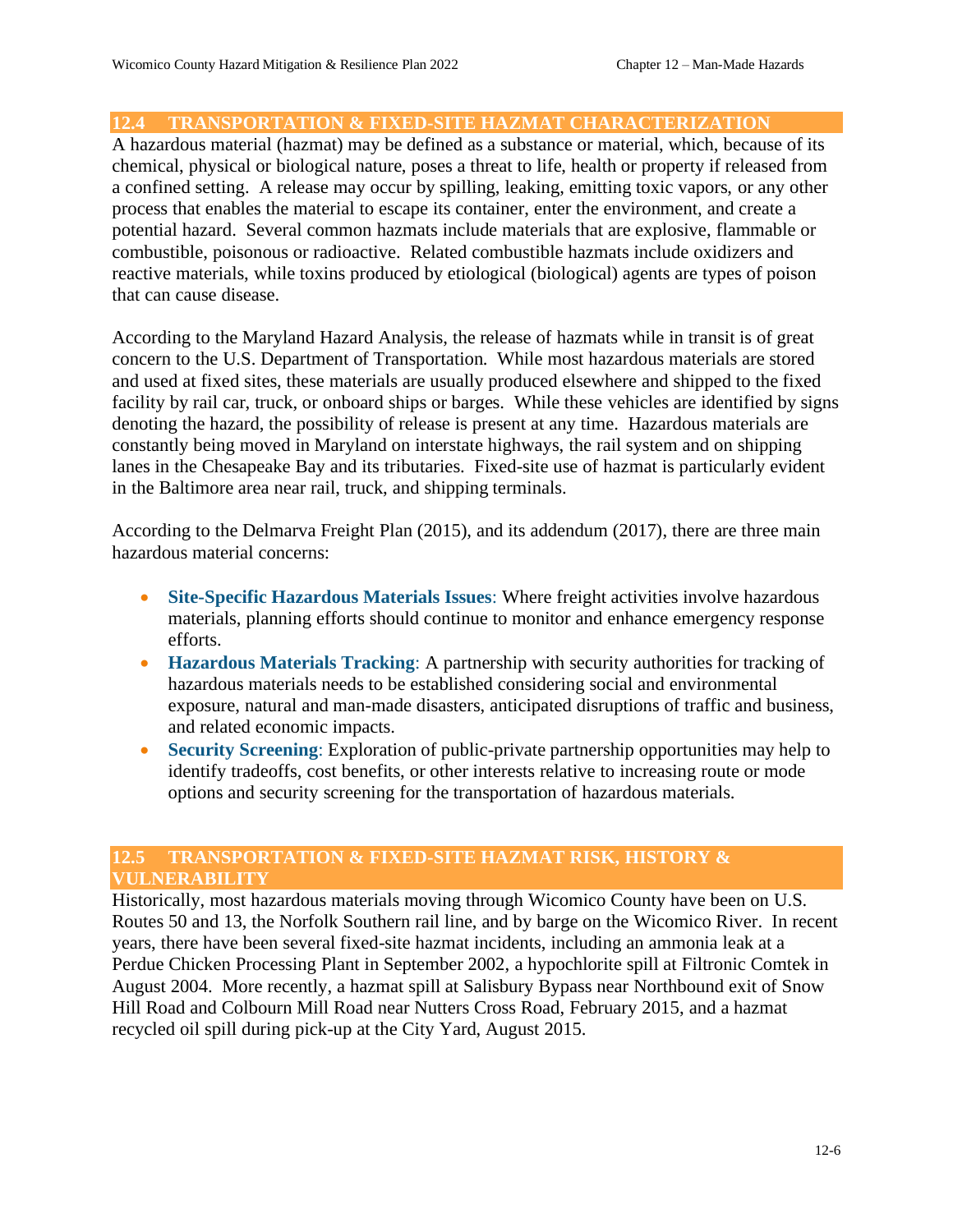According to the most recent 2019 Toxics Release Inventory (TRI) factsheet available for Wicomico County, there are four (4) TRI facilities located within the County. The TRI tracks the management of certain toxic chemicals that may pose a threat to human health and the environment. Certain industrial facilities in the U.S. must report annually how much of each chemical is recycled, combusted for energy recovery, treated for destruction, and disposed of or otherwise released on-and off-site. This information is collectively referred to as productionrelated waste managed. In Table 12.3 listed below are quick facts for 2019.

| $1400 \text{ C}$ $1400 \text{ C}$ $1400 \text{ C}$               |                            |                      |  |
|------------------------------------------------------------------|----------------------------|----------------------|--|
| <b>Types</b>                                                     | <b>Wicomico County, MD</b> | <b>United States</b> |  |
| <b>Number of TRI Facilities</b>                                  | 4                          | 21,458               |  |
| <b>Total Production Related Waste</b><br>Managed:                | 793,632 lbs.               | 30.62 Billion lbs.   |  |
| <b>Total On-site and Off-site Disposal</b><br>or Other Releases: | 368,070 lbs.               | 3.42 Billion lbs.    |  |
| <b>Total On-Site</b>                                             | 367,912 lbs.               | 2.96 Billion lbs.    |  |
| - Air                                                            | 367,912 lbs.               | 600.2 Million lbs.   |  |
| - Water                                                          | $0$ Lbs.                   | 201.2 Million lbs.   |  |
| - Land                                                           | $0$ Lbs.                   | 2.16 Billion lbs.    |  |
| <b>Total Off-Site:</b>                                           | 158 Lbs.                   | 458.3 Million lbs.   |  |

#### **Table 12.3: Quick Facts for 2019**

*Source: EPA - 2019 Toxics Release Inventory for Wicomico County*

These four (4) fixed-site TRI facilities within the county should be given priority consideration by the Local Emergency Planning Committee (LEPC) due to the threat it poses to human health and the environment.

According to the *Wicomico County U.S. Route 13 Hazardous Materials Commodity Flow Study* completed in June 2006, hazardous materials were usually transported by tanker truck along U.S.

Route 13. The top three hazardous materials transported during the sample period were gasoline, butane, and liquid CO2. Additionally, peak truck movement occurred between 6:00 AM and 2:00 PM. According to the Study, 43.4 trucks per hour, with 1.6 of those total trucks per hour carrying hazardous materials during the peak truck movement hours traveled along U.S. Route 13.

No new Hazardous Materials Commodity Flow Studies have been completed since the last plan update; however, the update of these studies have been added as a new mitigation action item.

For this plan update, a vulnerability analysis was completed for community lifelines and public facilities. Tables 12.4 and 12.5 detail community lifelines and public facilities within 1,000 feet of the centerline along U.S. Route 13 and Business Route 13. These facilities may be at-risk depending upon the type and quantity of hazardous material spilled during a transportation accident.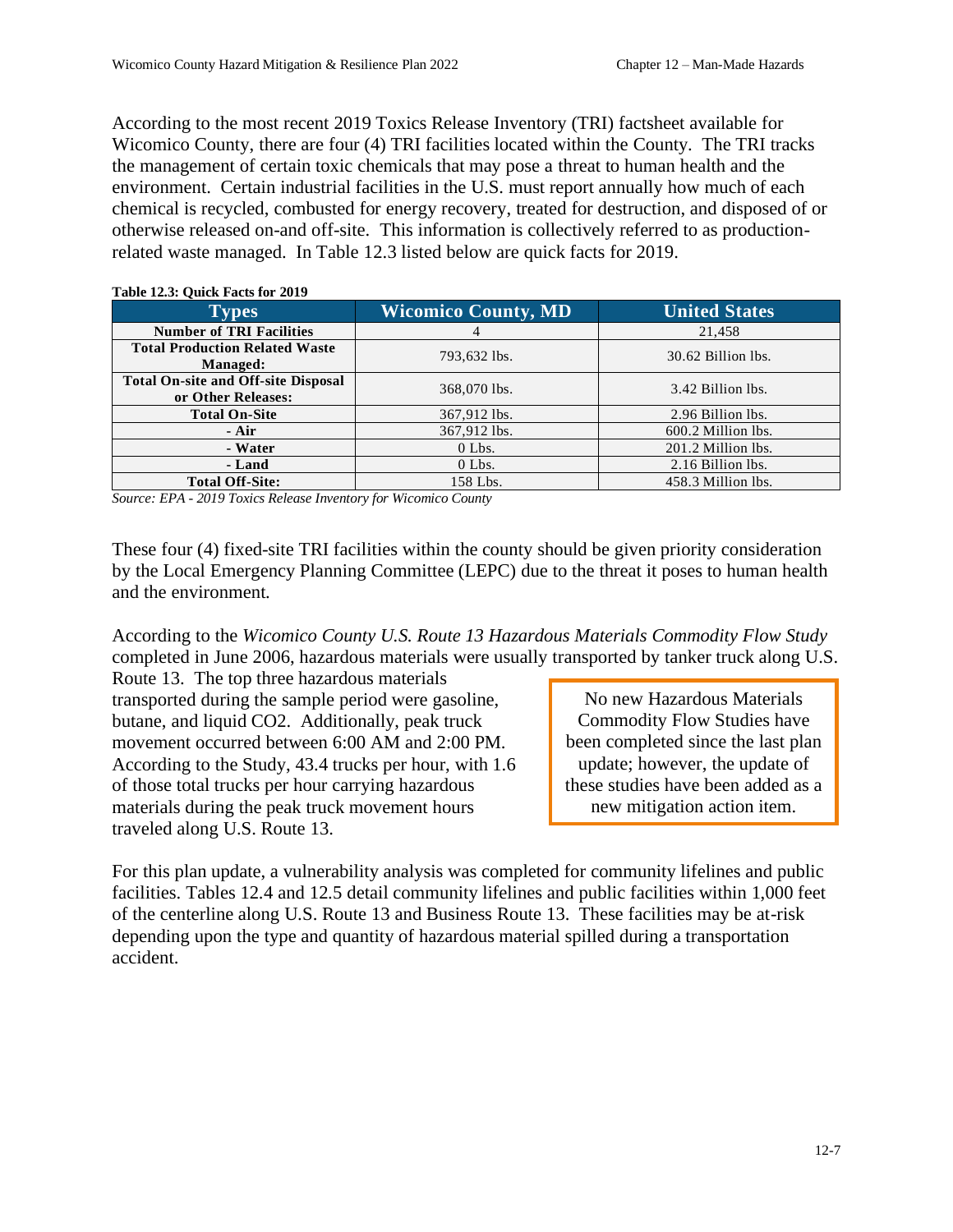| <b>Facility Type</b>            | <b>Facility Name</b>                                    | <b>Location</b>           |
|---------------------------------|---------------------------------------------------------|---------------------------|
| <b>County Owned</b>             | Tourist Information Center/Leonards<br>Mill Park        | 8480 Ocean Highway        |
| Medical                         | Your Doc's In                                           | 2425 N Salisbury Blvd     |
| Police                          | Maryland State Police - Barrack E                       | 2765 North Salisbury Blvd |
| . Above Ground Storage Tanks    | David A. Bramble, Inc. (5 tanks)                        | 28101 Old Eden Road       |
| Above Ground Storage Tanks      | Hertrich of Salisbury East (7 tanks)                    | 2531 N Salisbury Blvd     |
| Above Ground Storage Tanks      | Wal-Mart Store #1890 (5 tanks)                          | 2702 N Salisbury Blvd     |
| <b>Underground Storage Tank</b> | 3602 Stockyard Road<br>Shore Stop #241                  |                           |
| <b>Underground Storage Tank</b> | North 13 Shell                                          | 2513 N. Salisbury Blvd    |
| <b>Underground Storage Tank</b> | Thirsty's                                               | 9534 Ocean Highway        |
| <b>Underground Storage Tank</b> | Salisbury - Barrack "E"                                 | 2765 N. Salisbury Blvd    |
| <b>Underground Storage Tank</b> | Wawa #561                                               | 2740 N. Salisbury Blvd    |
| <b>Underground Storage Tank</b> | Beer Cave Inc.                                          | 8600 Ocean Highway        |
| <b>Underground Storage Tank</b> | Tiger Mart, Inc.                                        | 2403 N. Salisbury Blvd    |
| <b>Underground Storage Tank</b> | Sam's Club #6383                                        | 2700 N. Salisbury Blvd    |
| <b>Underground Storage Tank</b> | Delmar Food Service                                     | 9521 Ocean Highway        |
| <b>Underground Storage Tank</b> | <b>West Zion Road</b><br>George L. Elliott & Sons, Inc. |                           |

#### **Table 12.4: U.S. Route 13 Facilities at Risk**

*Source: Smith Planning & Design*

#### **Table 12.5: U.S. Business Route 13 Facilities at Risk**

| <b>Facility Type</b>              | <b>Facility Name</b>                                           | <b>Location</b>                         |
|-----------------------------------|----------------------------------------------------------------|-----------------------------------------|
| Fire Department                   | Fruitland Volunteer Fire Company                               | 106 E Main Street                       |
| Fire Department                   | Salisbury Fire Station #2                                      | 801 Brown Street                        |
|                                   |                                                                | (9) Buena Vista Ave., (3) Dulany        |
| County Owned                      | Housing Authority (18 structures)                              | Ave., (2) Leslie St., (1) E Locust St., |
|                                   |                                                                | $(2)$ E Carroll St. $(1)$ Theodore St.  |
| Medical                           | Anchorage Nursing Home                                         | 105 Times Square                        |
| Medical                           | <b>Tidal Health PRMC</b>                                       | 100 Carroll Street                      |
| Medical                           | Lower Shore WIC Office/ES Adkins Building                      | 801 N Salisbury Blvd                    |
| Medical                           | Your Doc's In                                                  | 1135 S Salisbury Blvd                   |
| Medical                           | Express Care Urgent Care Center                                | 659 S Salisbury Blvd                    |
| Police                            | <b>Fruitland Police Department</b>                             | 208 S. Division Street                  |
| School                            | Salisbury University - Main Campus                             | 1101 Camden Avenue                      |
| School                            | Asbury Child Development Center                                | 1401 Camden Avenue                      |
| School                            | <b>Bennett Middle School</b>                                   | 532 S Division Street                   |
| School                            | North Salisbury Elementary                                     | 1213 Emerson Avenue                     |
| <b>Above Ground Storage Tanks</b> | John F. Tilghman and Sons Inc (7 tanks)                        | 121 Columbia Road                       |
| <b>Above Ground Storage Tanks</b> | Valvoline Instant Oil Change BA-0013 (8                        | 1001 N Salisbury Blvd                   |
|                                   | tanks)                                                         |                                         |
| <b>Above Ground Storage Tanks</b> | Wal-Mart Store #02931 (4 tanks)                                | 409 N Fruitland Blvd                    |
| <b>Above Ground Storage Tanks</b> | Ryder Truck Rental Inc                                         | 404H Irl Lane                           |
| <b>Above Ground Storage Tanks</b> | Wal-Mart Store #02931                                          | 409 N Fruitland Blvd                    |
| <b>Above Ground Storage Tanks</b> | Peninsula Regional Medical Center                              | 100 E Carroll St                        |
| <b>Underground Storage Tank</b>   | Global Beverages, Inc. T/A Cheers<br>1324 South Salisbury Blvd |                                         |
| <b>Underground Storage Tank</b>   | 201 Holly St Warehouse                                         | 201 Holly St                            |
| Municipal Owned                   | Museum                                                         | 117 Elizabeth Street                    |
| Municipal Owned                   | Water Tank Lot                                                 | 1509 Edgemore Avenue                    |
| Municipal Owned                   | <b>Fruitland Community Center</b>                              | 300 Morris Street                       |
| <b>Underground Storage Tank</b>   | <b>Country Farm</b>                                            | 104 E. Gordy Road                       |
| <b>Underground Storage Tank</b>   | Cooper Insurance Agency                                        | 100 N. Fruitland Boulevard              |
| <b>Underground Storage Tank</b>   | Pacific Pride I                                                | 436 Eastern Shore Drive                 |
| <b>Underground Storage Tank</b>   | Higher Hope Temple Church                                      | 800 Johnson Street                      |
| <b>Underground Storage Tank</b>   | Church of the Redeemer                                         | 1308 Westchester Street                 |
| <b>Underground Storage Tank</b>   | <b>Fruitland Wine Rack</b>                                     | 100 West Cedar Lane                     |
| <b>Underground Storage Tank</b>   | Go Getters, Inc.                                               | 716 N. Division Street                  |
| <b>Underground Storage Tank</b>   | Peninsula Roofing                                              | 1209 N. Salisbury Blvd.                 |
| <b>Underground Storage Tank</b>   | Tru Arc Welding                                                | 1535 Northwood Drive                    |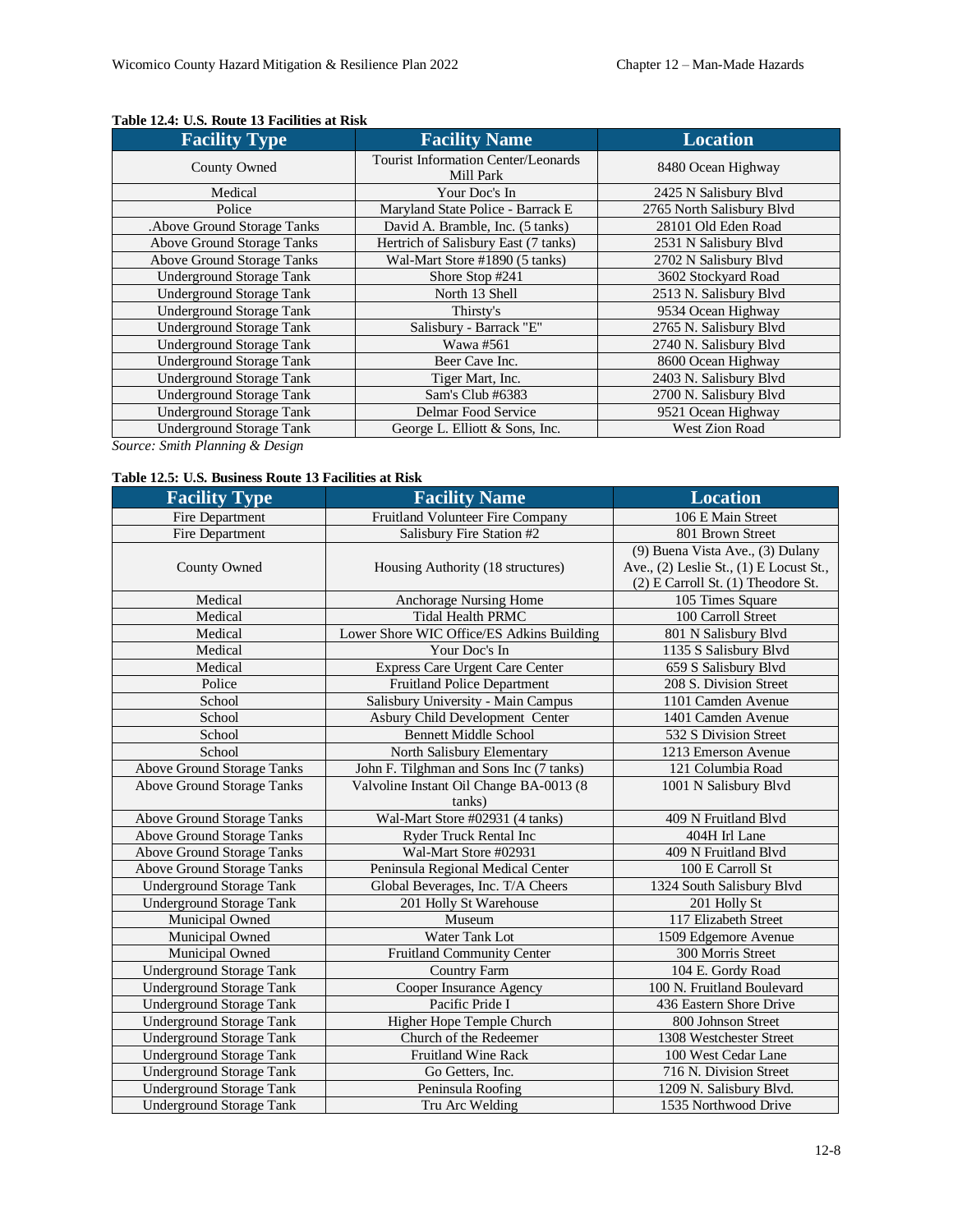| <b>Facility Type</b>            | <b>Facility Name</b>                   | <b>Location</b>                  |
|---------------------------------|----------------------------------------|----------------------------------|
| <b>Underground Storage Tank</b> | Center City Ouick Mart                 | 500 S. Salisbury Blvd.           |
| <b>Underground Storage Tank</b> | Verizon Communications - Salisbury SOC | 620 Truitt Street                |
| <b>Underground Storage Tank</b> | Global Beverages, Inc. T/A Cheers      | 1324 South Salisbury Blvd.       |
| <b>Underground Storage Tank</b> | Naylor Food Mart                       | 1111 N. Salisbury Blvd.          |
| Underground Storage Tank        | Wawa Food Market #555                  | 668 - 682 S. Salisbury Boulevard |
| <b>Underground Storage Tank</b> | Ambaji Inc.                            | 617 N. Salisbury Blvd.           |
| <b>Underground Storage Tank</b> | Thirsty's                              | 1053 S. Salisbury Blvd.          |
| Underground Storage Tank        | <b>Red Fox Market</b>                  | 107 South Fruitland Blvd         |
| <b>Underground Storage Tank</b> | Phillips Enterprises LTD Partnership   | 317-319 South Division Street    |
| <b>Underground Storage Tank</b> | Eagle Express Mart III, Inc.           | 1312 N. Salisbury Blvd.          |
| <b>Underground Storage Tank</b> | Barnes TV & Appliances Company         | 1413 Salisbury Boulevard         |
| <b>Underground Storage Tank</b> | <b>Newton Properties LTD</b>           | 204 Newton Street                |
| <b>Underground Storage Tank</b> | Samuel Q. Johnson                      | 620 South Salisbury Boulevard    |
| <b>Underground Storage Tank</b> | Samuel Q. Johnson                      | 108 Washington Street            |
| Underground Storage Tank        | Samuel Q. Johnson                      | 615 South Division Street        |
| <b>Underground Storage Tank</b> | South Division Street Laundry          | 602 South Division Street        |
| <b>Underground Storage Tank</b> | 201 Holly St Warehouse                 | 201 Holly St                     |
| <b>Underground Storage Tank</b> | Royal Farms #283                       | 1033 S Salisbury Blvd            |
| <b>Underground Storage Tank</b> | Royal Farms #384                       | 101 W Cedar Lane                 |

*Source: Smith Planning & Design*

According to the *Wicomico County U.S. Route 50 Hazardous Materials Commodity Flow Study* completed in July 2006, hazardous materials were usually transported by tanker truck along U.S. Route 50. The top three hazardous materials transported during the sample period were gasoline, aviation fuel, and oxygen. Additionally, peak truck movement occurred between 6:00 AM and 2:00 PM. According to the Study, 41.9 trucks per hour, with 1.5 of those total trucks per hour carrying hazardous materials during the peak truck movement hours traveled along U.S. Route 50.

Tables 12.6 and 12.7 detail community lifelines and public facilities within 1,000 feet of centerline along U.S. Route 50 and Business Route 50. These facilities may be at-risk depending upon the type and quantity of hazardous material spilled during a transportation accident.

| <b>Facility Type</b>              | <b>Facility Name</b>                            | <b>Location</b>           |
|-----------------------------------|-------------------------------------------------|---------------------------|
| Fire Department                   | Mardela Fire Department                         | 100 Station Street        |
| Medical                           | Chesapeake Manor Assisted Living                | 7054 Bent Pine Road       |
| School                            | Salisbury Christian School                      | 807 Parker Road           |
| School                            | Wor-Wic Community College                       | 6573 Walston Switch Road  |
| School                            | Mardela Middle School                           | 24940 Delmar Road         |
| School                            | Wicomico Middle School                          | 619 E Main Street         |
| School                            | Gateway Christian Academy                       | 31525 John Deere Drive    |
| Above Ground Storage Tanks        | Tri-County Council Water & Sewer Ext. (3 tanks) | 31901 Tri-County Way      |
| <b>Above Ground Storage Tanks</b> | Royal Farms Store #127 (4 tanks)                | 27992 Ocean Gateway       |
| <b>Underground Storage Tank</b>   | Shore Stop #229                                 | 7126 Friendship Road      |
| <b>Underground Storage Tank</b>   | Shore Stop #225                                 | 27430 Ocean Gateway       |
| <b>Underground Storage Tank</b>   | Mardela Goose Creek                             | 24948 Ocean Gateway       |
| <b>Underground Storage Tank</b>   | Pittsville Food Mart                            | 7125 Sixty Foot Road      |
| <b>Underground Storage Tank</b>   | 1109 - Willards Shell Dash In                   | 7201 Main Street          |
| <b>Underground Storage Tank</b>   | ASO Willards, LLC                               | 36308 Old Ocean City Road |
| <b>Underground Storage Tank</b>   | <b>UPS-Salisbury Facility</b>                   | 2236 Northwood Drive      |
| <b>Underground Storage Tank</b>   | <b>Walston Switch Carry Out</b>                 | 31997 Beaver Run Drive    |
| <b>Underground Storage Tank</b>   | Pacific Pride II                                | 2229 Northwood Drive      |
| <b>Underground Storage Tank</b>   | <b>Shore Transit Maintenance Facility</b>       | 31855 Tri-County Way      |

**Table 12.6: U.S. Route 50 Facilities at Risk**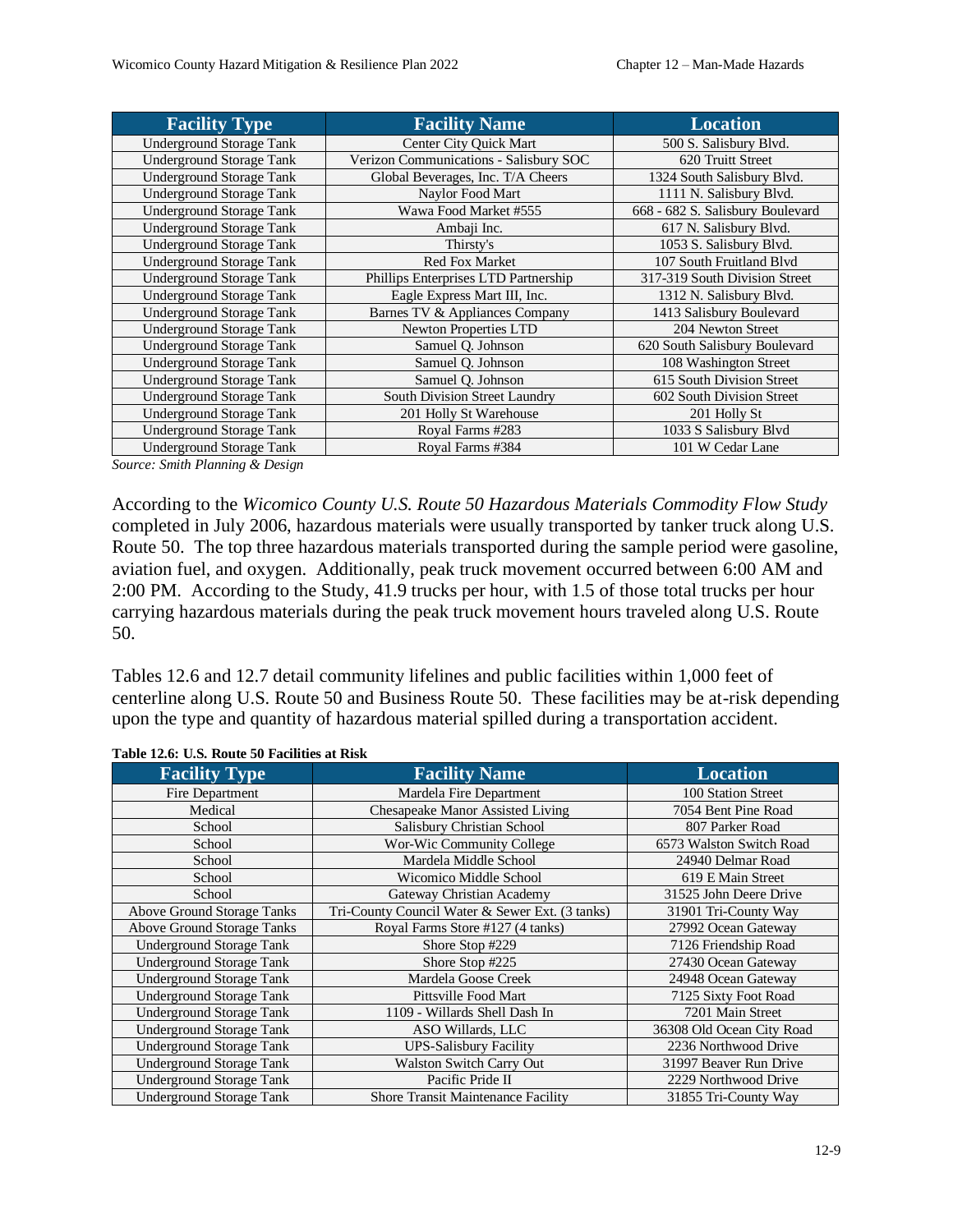| <b>Facility Type</b>     | <b>Facility Name</b>      | Location           |
|--------------------------|---------------------------|--------------------|
| Underground Storage Tank | Roval Farms #167          | 31954 Summer Drive |
| <b>Municipal Owned</b>   | Mardela Springs Town Hall | 201 Station Street |

*Source: Smith Planning & Design*

#### **Table 12.7: U.S. Business Route 50 Facilities at Risk**

| <b>Facility Type</b>              | <b>Facility Name</b>                      | <b>Location</b>                                                         |
|-----------------------------------|-------------------------------------------|-------------------------------------------------------------------------|
| <b>County Owned</b>               | Government Office Building                | 125 N Division Street                                                   |
| County Owned                      | Office of State's Attorney                | 309 E MAIN ST                                                           |
| County Owned                      | <b>Housing Authority</b>                  | $(1)$ Linwood Ave., $(1)$ Grace St.,<br>$(1)$ Davis St., $(1)$ Booth St |
| County Owned                      | Office Building                           | 113 N Division Street                                                   |
| County Owned                      | Clerk of Court                            | 102 Court Street                                                        |
| County Owned                      | <b>Housing Authority</b>                  | 147 Davis Street                                                        |
| County Owned                      | Library                                   | 122 S Division Street                                                   |
| County Owned                      | PW General Services Complex               | 28562 Owens Branch Road                                                 |
| Fire Department                   | Salisbury Fire Station #16                | 325 Cypress Street                                                      |
| Police                            | <b>Salisbury Police Department</b>        | 221 Delaware Avenue                                                     |
| Police                            | <b>Salisbury Police Substation</b>        | 501 E Church Street                                                     |
| Medical                           | Salisbury Rehabilitation & Nursing Center | 200 Civic Avenue                                                        |
| Medical                           | Hurdle Health Center/Health Department    | 108 E Main Street                                                       |
| Medical                           | John B Parsons Assisted Living Community  | 300 Lemmon Hill Lane                                                    |
| Medical                           | <b>Encompass Health Rehabilitation</b>    | 220 Tilghman Road                                                       |
| Medical                           | Chesapeake Health Care                    | 1665 Woodbrooke Drive                                                   |
| Medical                           | Atria Senior Living                       | 1110 Healthway Drive                                                    |
| Medical                           | Chesapeake Health Care                    | 223 Phillip Morris Drive                                                |
| Medical                           | <b>Blood Bank of Delaware</b>             | 1309 Mount Hermon Road                                                  |
| Medical                           | <b>Quest Diagnostics</b>                  | 712 E Main Street                                                       |
| Medical                           | MHC Healthcare - Med Clinic               | 310 Civic Avenue                                                        |
| School                            | WCBOE Office - Long Ave                   | 101 Long Avenue                                                         |
| School                            | Wicomico Middle School                    | 619 E Main Street                                                       |
| <b>Above Ground Storage Tanks</b> | Perdue Inc (3 tanks)                      | 521 Willow Street                                                       |
| <b>Underground Storage Tank</b>   | Springhill Manor                          | 28721 Ocean Gateway, Suite 202                                          |
| <b>Underground Storage Tank</b>   | American Legion Post #64                  | 1109 American Legion Road                                               |
| Municipal Owned                   | <b>Housing Authority</b>                  | 300 Delaware Avenue                                                     |
| Municipal Owned                   | <b>Parking Garage</b>                     | 115 E Market Street                                                     |
| Municipal Owned                   | Pump Station M Park                       | N Park Drive                                                            |
| Municipal Owned                   | Parking Garage                            | 101 E Market Street                                                     |
| Municipal Owned                   | <b>Housing Authority</b>                  | 610 Pearl Street                                                        |
| Municipal Owned                   | Port Of Salisbury Marina                  | 506 W Main Street                                                       |
| Municipal Owned                   | <b>Office Building</b>                    | 501 E Church Street                                                     |

*Source: Smith Planning & Design*

Hazardous material commodities shipped by rail through Wicomico County by the Norfolk Southern Corporation were also listed in the *Wicomico County U.S. Route 50 Hazardous Materials Commodity Flow Study.* These commodities included the following: petroleum gases, flammable liquids, ammonium nitrate, propanol and ethanol.

In terms of commodities that are transported along shipping lanes in Wicomico County, Table 12.8 details the flow of the Wicomico River, Nanticoke River, Pocomoke, Onancock, Cape Charles, and Tred Avon River Commodities.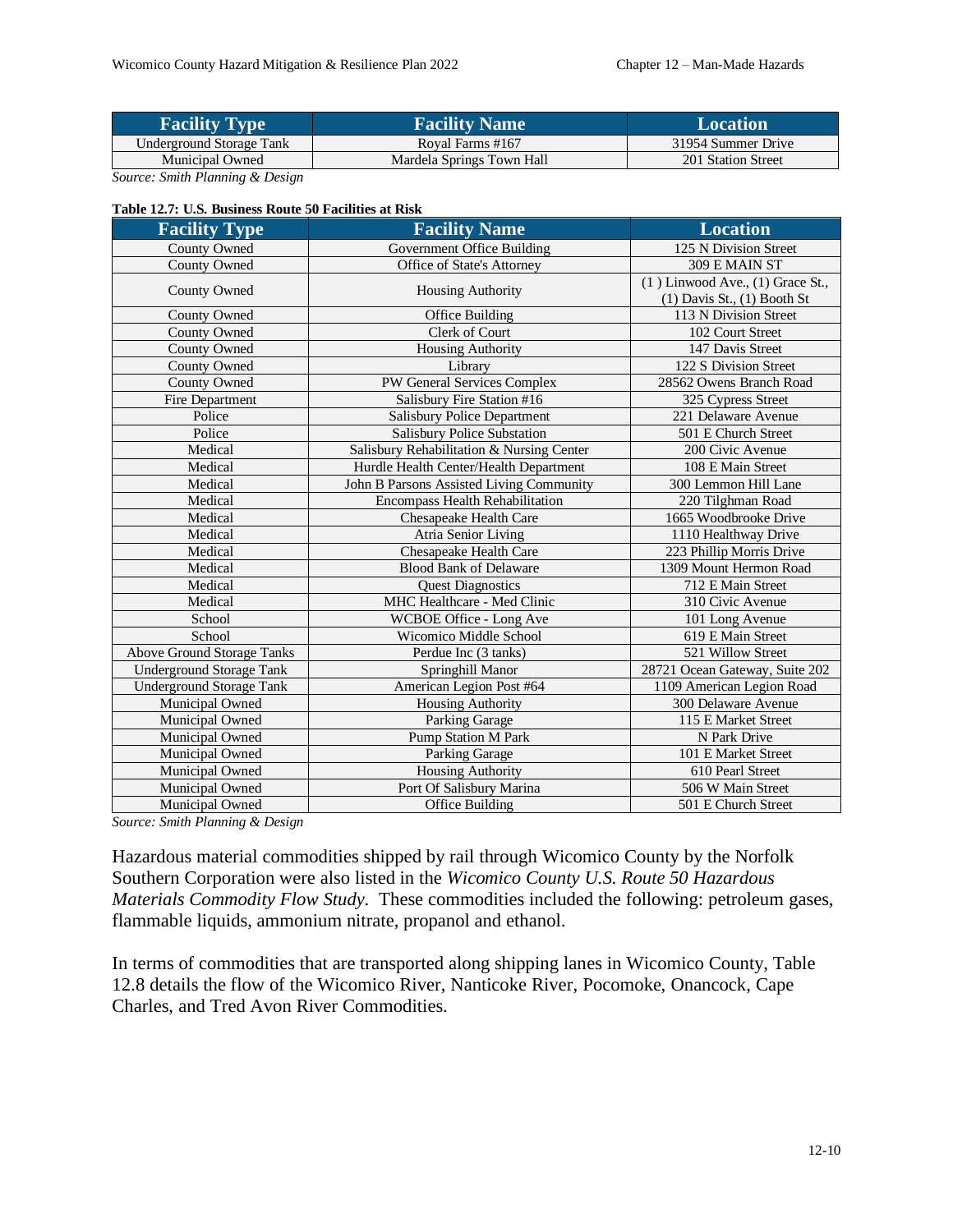| <b>Products</b><br><b>Shipped</b>     | 2014<br><b>Incoming</b><br>(Tons)  | 2014<br>Outgoing<br>(Tons) | 2014 Total<br><b>Barge Trips</b>  | 2014 Total<br><b>Tonnage</b> | <b>Tonnage</b><br><b>Forecast</b><br>(2015) |  |
|---------------------------------------|------------------------------------|----------------------------|-----------------------------------|------------------------------|---------------------------------------------|--|
|                                       |                                    |                            | <b>Wicomico River Commodities</b> |                              |                                             |  |
| Petroleum                             | 488,166                            |                            | 151                               | 488,166                      | 424,704                                     |  |
| Grain                                 | 97,650                             |                            | 60                                | 97,650                       | 116,560                                     |  |
| Aggregates                            | 231,665                            |                            | 59                                | 231,665                      | 232,850                                     |  |
| Ships                                 | 6,221                              | 8,558                      | 12                                | 14,779                       | 15,000                                      |  |
| <b>Totals</b>                         | 823,702                            | 8,558                      | 282                               | 832,260                      | 789,114                                     |  |
|                                       | <b>Nanticoke River Commodities</b> |                            |                                   |                              |                                             |  |
| Grain                                 | 113,577                            | 278,496                    | 134                               | 392,073                      | 390,000                                     |  |
| Liquid Fertilizer                     |                                    |                            |                                   |                              |                                             |  |
| Aggregates                            | 118,942                            | 80,725                     | 55                                | 199,667                      | 225,463                                     |  |
| <b>Totals</b>                         | 232,519                            | 359,221                    | 189                               | 591,740                      | 615,463                                     |  |
|                                       |                                    |                            | <b>Pocomoke River Commodities</b> |                              |                                             |  |
| Aggregates                            | 109,753                            | 421,803                    | 177                               | 531,566                      | 499,676                                     |  |
| <b>Totals</b>                         | 109,753                            | 421,803                    | 177                               | 531,556                      | 499,676                                     |  |
| <b>Onancoke River Commodities</b>     |                                    |                            |                                   |                              |                                             |  |
| Aggregates                            | 36,110                             | $\bf{0}$                   | 13                                | 36,110                       | 40,000                                      |  |
| <b>Cape Charles River Commodities</b> |                                    |                            |                                   |                              |                                             |  |
| Aggregates                            | 67,131                             | 0                          | 21                                | 37,131                       | 76,513                                      |  |
|                                       | <b>Tred Avon River Commodities</b> |                            |                                   |                              |                                             |  |
| Aggregates                            | 74,180                             | 0                          | 33                                | 74,180                       | 93,295                                      |  |

#### **Table 12.8: River Commodities**

*Source: Delmarva Water Transport Committee INC.*

### **12.6 MAJOR TRANSPORTATION CHARACTERIZATION**

In the context of this document, major transportation refers to modes of mass transportation including airplanes and railways. Major causes of airplane crashes are pilot error, mechanical failure and severe weather. The leading cause of rail accidents in Maryland is by far derailment, followed by rail-highway crossing incidents. Maryland has a relatively low rate of major accidents, with an average of 30 air accident/incidents per year as reported by the *National Transportation Safety Board*, and an average of 41 rail accidents per year, and 29 highway-rail incidents per year according to *Federal Railroad Administration Office of Safety Analysis*.



*Source: SBY Airport Website - <https://www.flysbyairport.com/sby-airport>*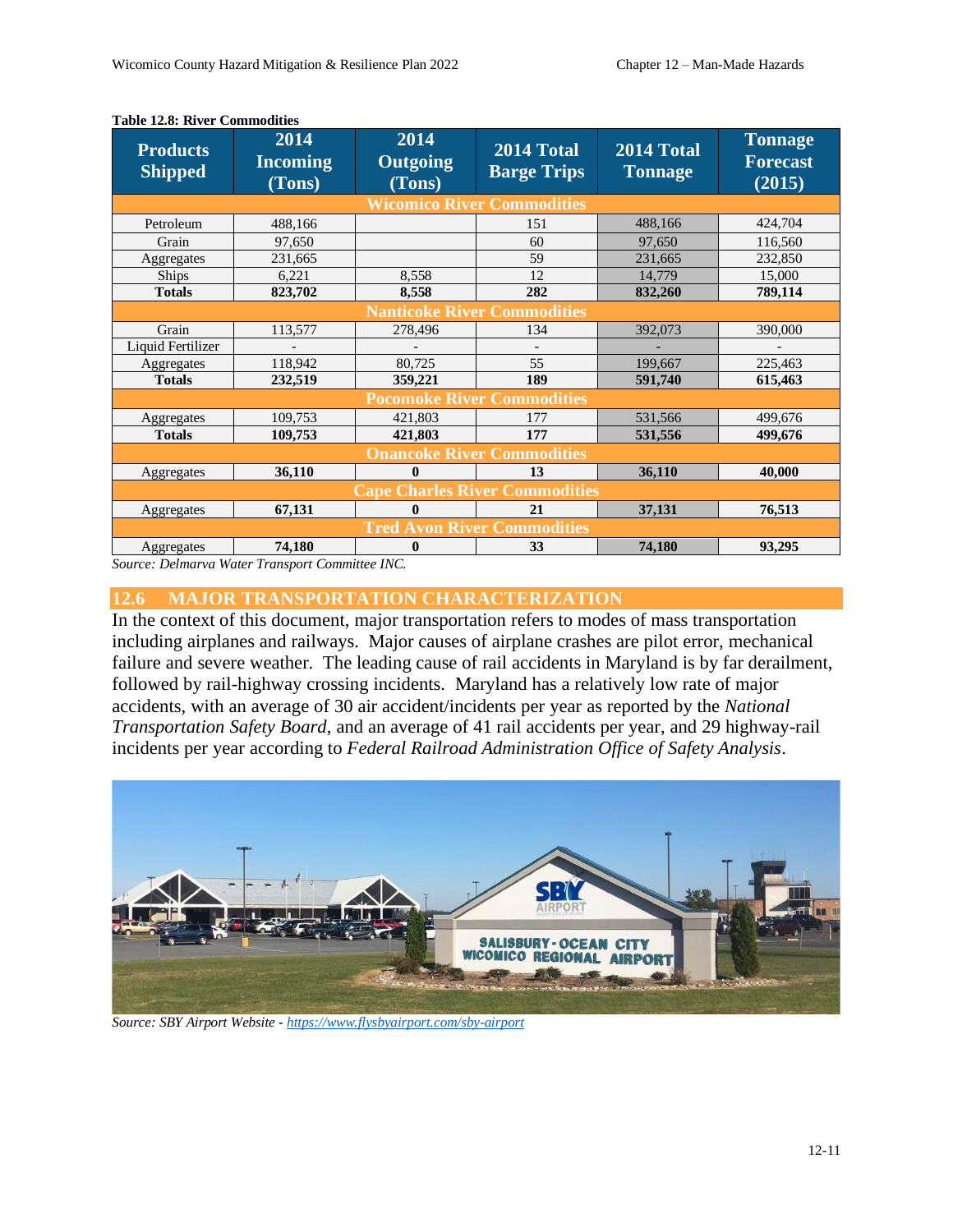**12.7 MAJOR TRANSPORTATION RISK, HISTORY & VULNERABILITY** 

According to Wicomico County Emergency Management, there have been numerous accidents over the past decade, but no transportation accidents would be considered major. However, accidents and incidents do occur due to the fact that the Salisbury Wicomico Airport and the Norfolk Southern Railroad are located in the County. Tables 12.9 and 12.10 feature major transportation accidents that have occurred in Wicomico County.

#### **Table 12.9: Airplane Accidents/Incidents**

| <b>Date</b>            | <b>Make / Model</b>               | <b>Event Severity</b> |
|------------------------|-----------------------------------|-----------------------|
| February 12, 1978      | Grumman AA1-B                     | Nonfatal              |
| March 31, 1978         | Aero Comdr 500B                   | Fatal $-5$            |
| December 24, 1982      | Grumman AA1-B                     | Fatal - 2             |
| October 24, 1984       | Piper PA-32R301                   | $\text{Fatal} - 4$    |
| April 20, 1987         | Piper PA-24-250                   | $\text{Fatal} - 1$    |
| June 26, 1988          | Boeing 737                        | Nonfatal              |
| July 01, 1989          | Bell 47J                          | Nonfatal              |
| July 11, 1996          | Piper PA-38-112                   | Nonfatal              |
| October 30, 1997       | Cessna 172M                       | Nonfatal              |
| September 28, 1999     | Cessna 310Q                       | Nonfatal              |
| December 11, 1997      | Piper PA-32-260                   | Fatal - 3             |
| June 30, 2001          | Chek Avid Mark IV                 | Nonfatal              |
| <b>August 20, 2008</b> | Ferree Prostar B                  | Nonfatal              |
| July 19, 2005          | Ratliff Hummel Bird               | Fatal - 1             |
| June 25, 2010          | Cessna 172S                       | Nonfatal              |
| September 21, 2013     | Lennox Kenneth J Zodiac 601HDS    | Nonfatal              |
| June 24, 2015          | Diamond Aircraft IND INC DA 20 C1 | Nonfatal              |
| August 4, 2016         | N90HF: Beech / F33                | Nonfatal              |

*Source: National Transportation Safety Board*

#### **Table 12.10: Railroad Accidents/Incidents**

| Year(s)      | <b>Incidents at Public</b><br><b>Crossings</b> | <b>Incident Injuries</b> | <b>Incident Fatalities</b> |
|--------------|------------------------------------------------|--------------------------|----------------------------|
| 1975-1979    |                                                |                          |                            |
| 1980-1984    |                                                |                          |                            |
| 1985-1989    |                                                |                          |                            |
| 1990-1994    |                                                |                          |                            |
| 1995-1999    |                                                |                          |                            |
| 2000-2004    |                                                |                          |                            |
| 2005-2010    |                                                |                          |                            |
| 2011-2015    |                                                |                          |                            |
| 2016-2021    |                                                |                          |                            |
| <b>Total</b> |                                                |                          |                            |

*Source: Federal Railroad Administration Office Safety Analysis*

Both the Salisbury Wicomico Airport and the Norfolk Southern Railroad meet current safety standards set respectively by the FAA and the Railroad Safety Board. The map below depicts Wicomico County's major transportation systems.